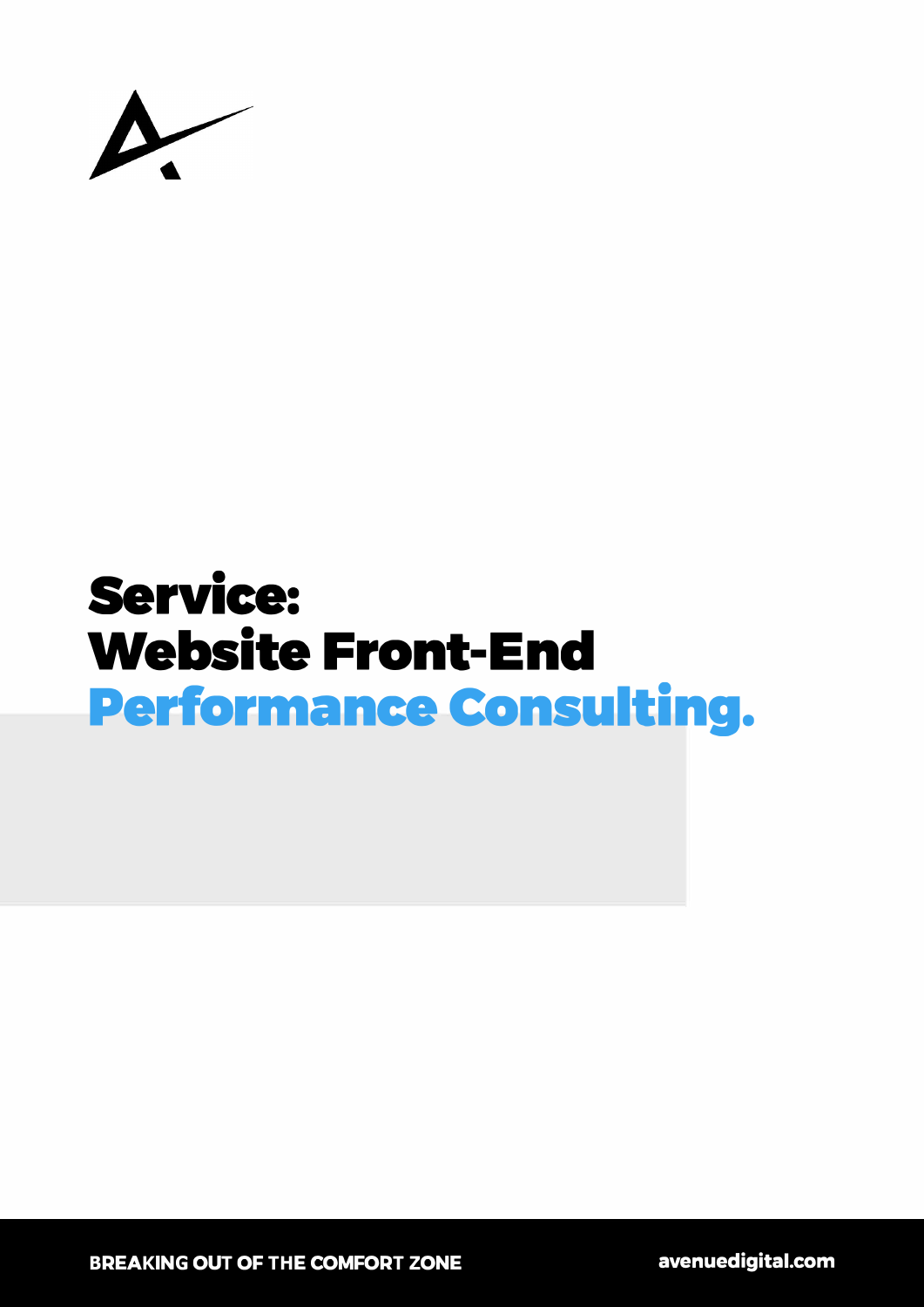# **Our service offering.**

#### **Our consultancy services will perform a thorough health check, including the following:**

- Web page load speeds
- Cross-device testing
- Cross-browser testing
- **HTML reviews**
- Media reviews
- **Linked assets**
- Technical SEO support

### **If you're looking for project-based, platform-agnostic consultancy focusing on the overall health of your website, from web page load speeds to cross-device and cross-browser testing, we are well placed to assist with identifying bugs and recommending fixes to improve your overall website conversion rate.**

Our innovative model does not tread on the toes of your incumbent web development agency or in-house developers. instead working alongside them to provide specific technical expertise around website performance issues. which can then be implemented by them or with our help.

Our specialism works on any platform. but with a focus on builds across Sitecore. Umbraco. Kentico and Magenta. which all suffer from sluggish load times if the front-end is not carefully optimised.

### **Why you need it.**

**Regardless of which platform you are working on, we are able to work with you to find ways to de-bug and improve the coding of your website to decrease page load speeds. We will also ensure your website is optimised across different devices and browsers. All of these optimisations will have a measurable impact on conversion rates on specific web pages or across your whole website.** 

A better user experience. coupled with a higher conversion rates will help you achieve greater revenue and a high return on your investment.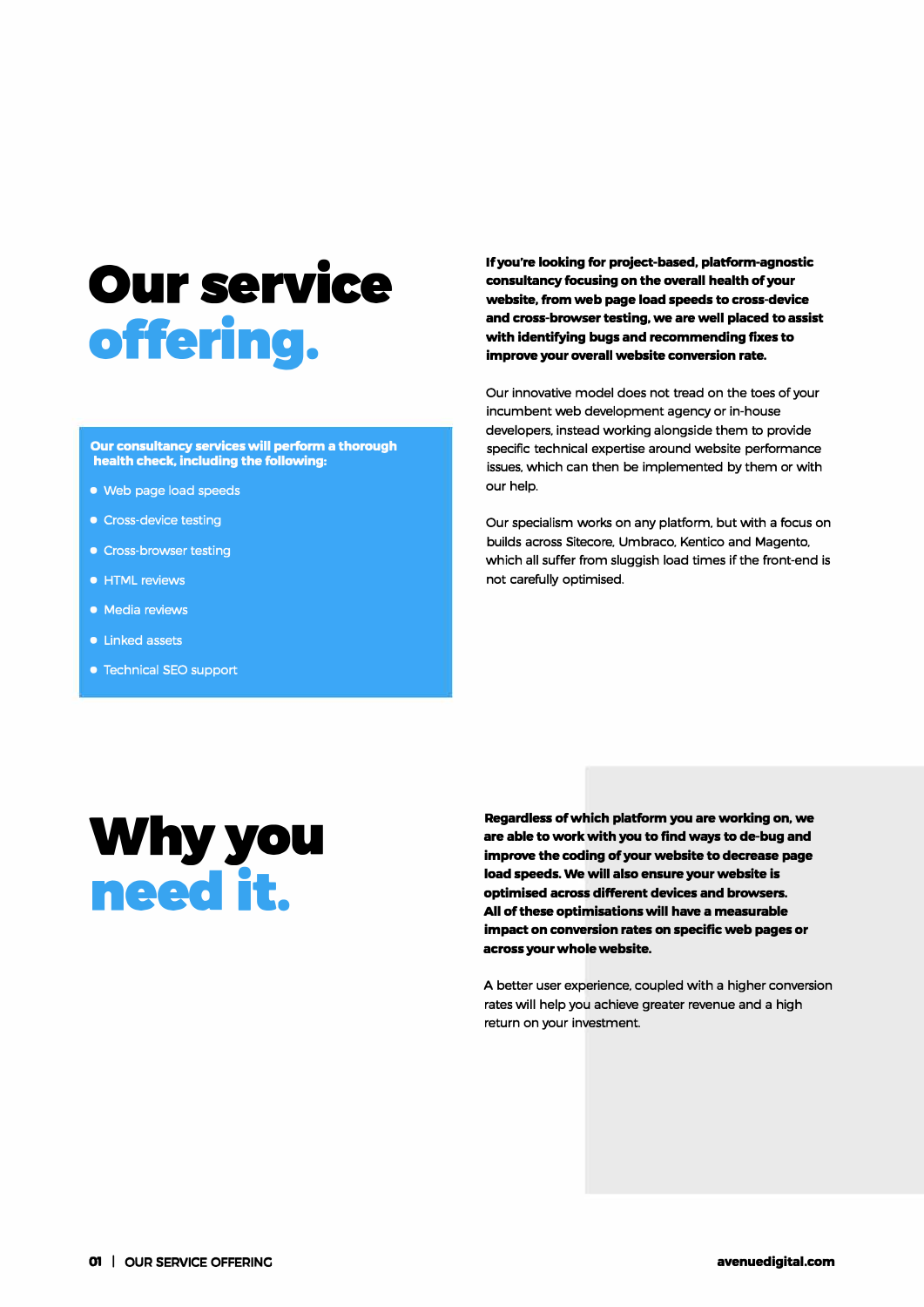# **Why Avenue Digital?**

**Avenue Digital is a nimble team that is able to quickly identify and recommend fixes to bugs as they are sourced -we can work in quick sprints to see tangible results.** 

Our Front-End Web Performance Consultancy division is headed up by Lead Web Development Consultant Steve Coventry. who has 15 years of web development experience. Our team of experts share a passion for building websites that not only look great but that have best-in-class coding sitting behind them to ensure optimal performance efficiency.